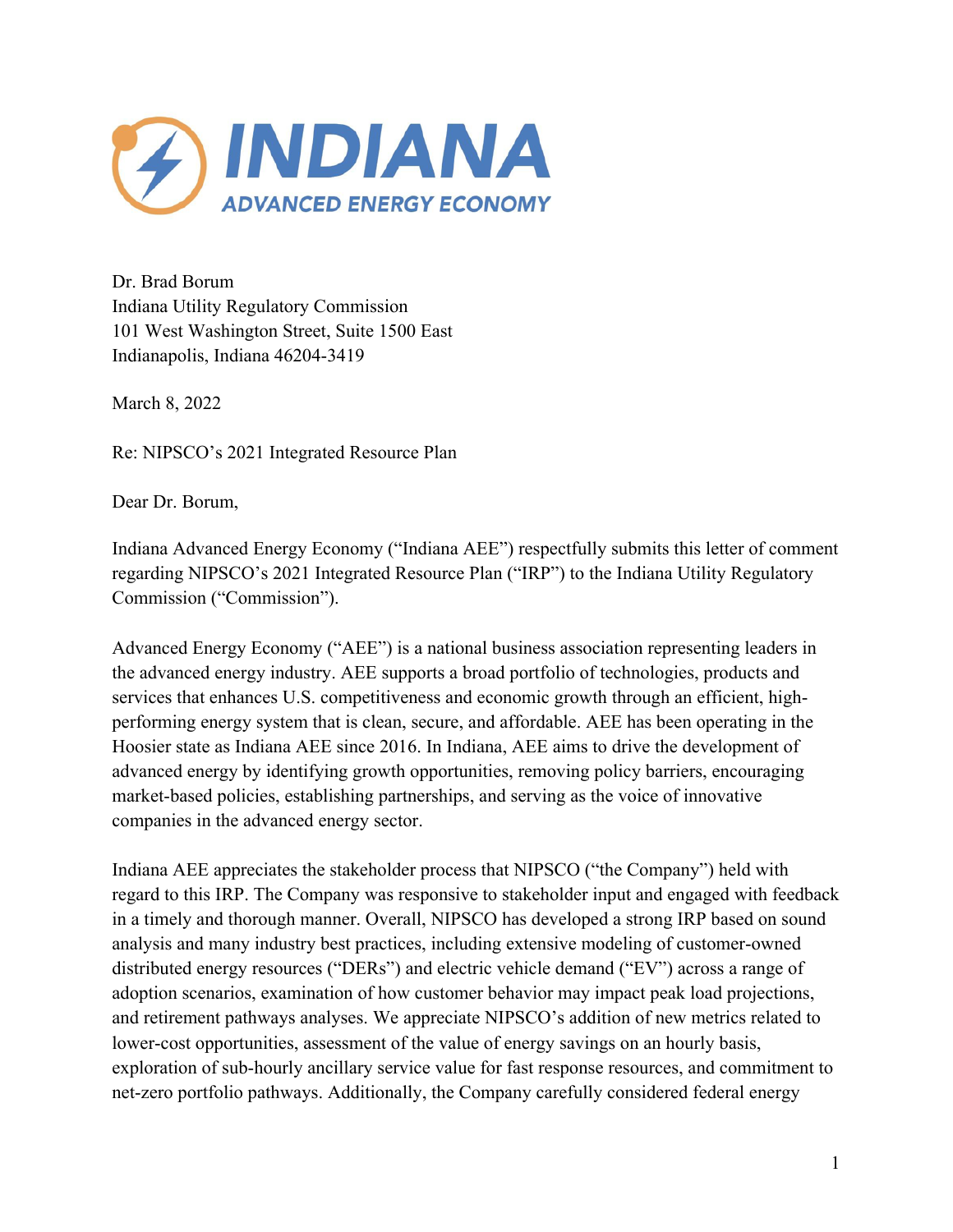policies related to technology tax credits and carbon regulations, and Midcontinent Independent System Operator ("MISO") rules related to resource adequacy, seasonal reserves, capacity credits, Federal Energy Regulatory Commission Order 841 implementation, and more.

Indiana AEE continues to support the direction NIPSCO has taken its resource planning, maintaining its commitment to retire all of its coal generation no later than 2028 and replace the capacity with cost-effective advanced energy resources. This includes portfolio additions of 100- 250 MW of new solar, 135-370 MW of new energy storage, 68 MW of demand-side management at summer peak, and related transmission upgrades and projects to facilitate lower cost energy production and delivery.

Finally, NIPSCO's inclusion of an IRP element that considers and supports an equitable energy transition is laudable.

In sum, NIPSCO continues to demonstrate to its peers how to balance reliability, flexibility, adaptability and affordability while pursuing an ambitious, but responsible transition to clean advanced energy resources.

In these comments, we offer three main considerations:

- 1. NIPSCO should further develop its energy efficiency and demand response programs, especially in light of its ongoing investment in advanced metering infrastructure and anticipated capacity shortfall;
- 2. NIPSCO should delay its proposed 300 MW natural gas combustion turbine as long as possible and explore resource alternatives; and
- 3. AEE supports further study of strategically sited DER opportunities to defer substation and other distribution system investments, and encourages NIPSCO to consider both utility and non-utility ownership models.

## **NIPSCO should further develop its energy efficiency and demand response programs, especially in light of its ongoing investment in advanced metering infrastructure and anticipated capacity shortfall.**

Demand side resources, including energy efficiency, are still the most cost-effective energy options for Indiana ratepayers. Especially given NIPSCO's ongoing investment in advanced metering infrastructure ("AMI") across its service territory, it has the opportunity to capitalize on the enhanced functionality of AMI, including the collection and use of granular customer meter data to create innovative programs that help shape load, reduce peak demand, improve integration of DERs, and enhance opportunities for greater energy efficiency achievement. Improved management and integration of demand side resources can help NIPSCO make better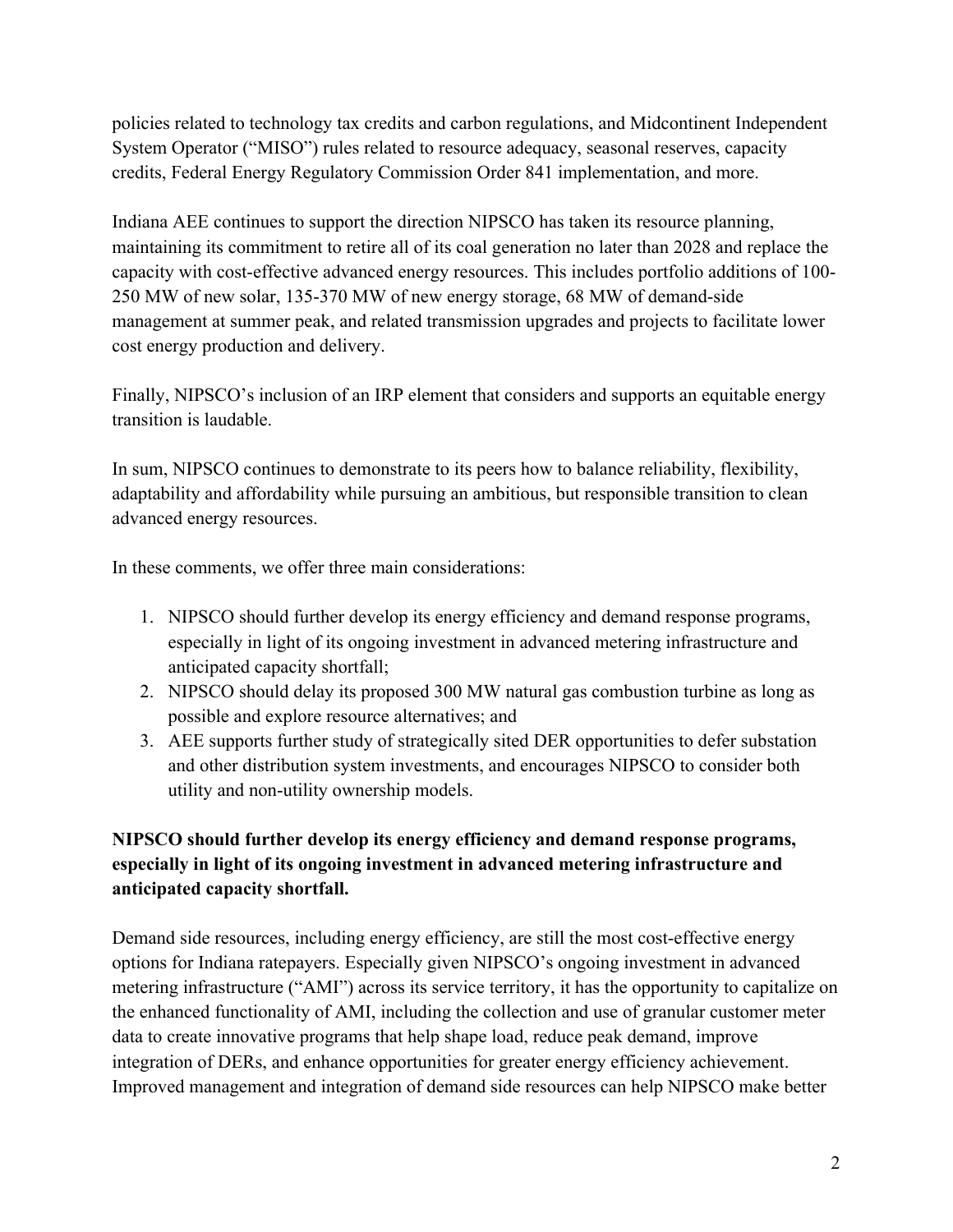use of existing generation, transmission, and distribution system resources, improve reliability, and avoid or defer the need for investments in new generation, transmission and distribution resources.

Right now, energy efficiency is one of the most cost-effective ways to meet energy demand with an average levelized cost of saved electricity for program administrators of just \$0.016/kWh in Indiana.<sup>1</sup> NIPSCO has performed well compared to many of its peers both within and outside of Indiana, reporting incremental annual residential energy savings as a percentage of residential sales in 2019 of 1.78%, and incremental commercial energy savings as a percentage of commercial sales of 1.82%. It has also improved its consideration of energy efficiency within this IRP by assessing the value of energy savings on an hourly basis and evaluating energy efficiency on a more level playing field with supply-side resource. Nevertheless, we encourage the Company and the Commission to pursue all cost-effective energy efficiency, which includes levels beyond the 2021 market potential study's realistically achievable potential.<sup>2</sup> Notably, analysis of Energy Information Administration Form 861 data illustrates that reasonably aggressive energy efficiency programs do not appear to have increasing costs per unit of savings for either residential or commercial sales, at least into the range of 3% per year incremental savings.<sup>3</sup>

We also note here that meter-based pay-for-performance program designs, particularly when enabled by AMI, can enhance the value of energy efficiency and other DERs by increasing the ability of utilities to rely on them to meet grid needs.<sup>4</sup> However, recent studies from Lawrence Berkeley National Laboratory have found that even passive peak load reductions from energy efficiency programs can be substantial. The levelized cost of saving peak demand for residential lighting is just \$94/kW; for residential Heating, Ventilation, and Air Conditioning ("HVAC") it is \$249/kW; and for commercial and industrial prescriptive rebates, it is \$148/kW. This demonstrates that energy efficiency programs are a "relatively low-cost way for utilities to meet peak demand, compared to the capital cost of other resources."5

<sup>1</sup> The Cost of Saving Electricity Through Energy Efficiency Programs Funding by Utility Customers: 2009-2015. Hoffman, Ian, Charles A. Goldman, Sean Murphy, Natalie Mims, Greg Leventis and Lisa Schwartz. Lawrence Berkeley National Laboratory. June 2018. Available at: https://www.swenergy.org/Data/Sites/1/media/lbnl-csereport-june-2018.pdf

<sup>2</sup> Integrated Resource Plan Appendix B: Demand Side Management Market Potential Study. NIPSCO. 2021. Available at: https://www.nipsco.com/docs/librariesprovider11/rates-and-tariffs/irp/2021-nipsco-irp-appendixb.pdf?sfvrsn=6

<sup>&</sup>lt;sup>3</sup> Comments to Duke Energy Indiana regarding Energy Efficiency in DEI's 2021 Integrated Resource Plan. Advanced Energy Economy and 5 Lakes Energy. October 2021. Available at:

https://info.aee.net/hubfs/Advanced%20Energy%20Economy%20on%20DEI%20IRP%20Energy%20Efficiency%2 0.pdf

<sup>4</sup> Time-Sensitive Value of Efficiency: Use Cases in Electricity Sector Planning and Programs. Lawrence Berkeley National Laboratory. Frick, Natalie Mims, and Lisa C Schwartz. 2019. Available at: https://emp.lbl.gov/publications/time-sensitive-value-efficiency-use

<sup>5</sup> Peak Demand Impacts from Electricity Efficiency Programs. Lawrence Berkeley National Laboratory. Frick et al. p. 15. 2019. Available at https://emp.lbl.gov/publications/peak-demand-impacts-electricity.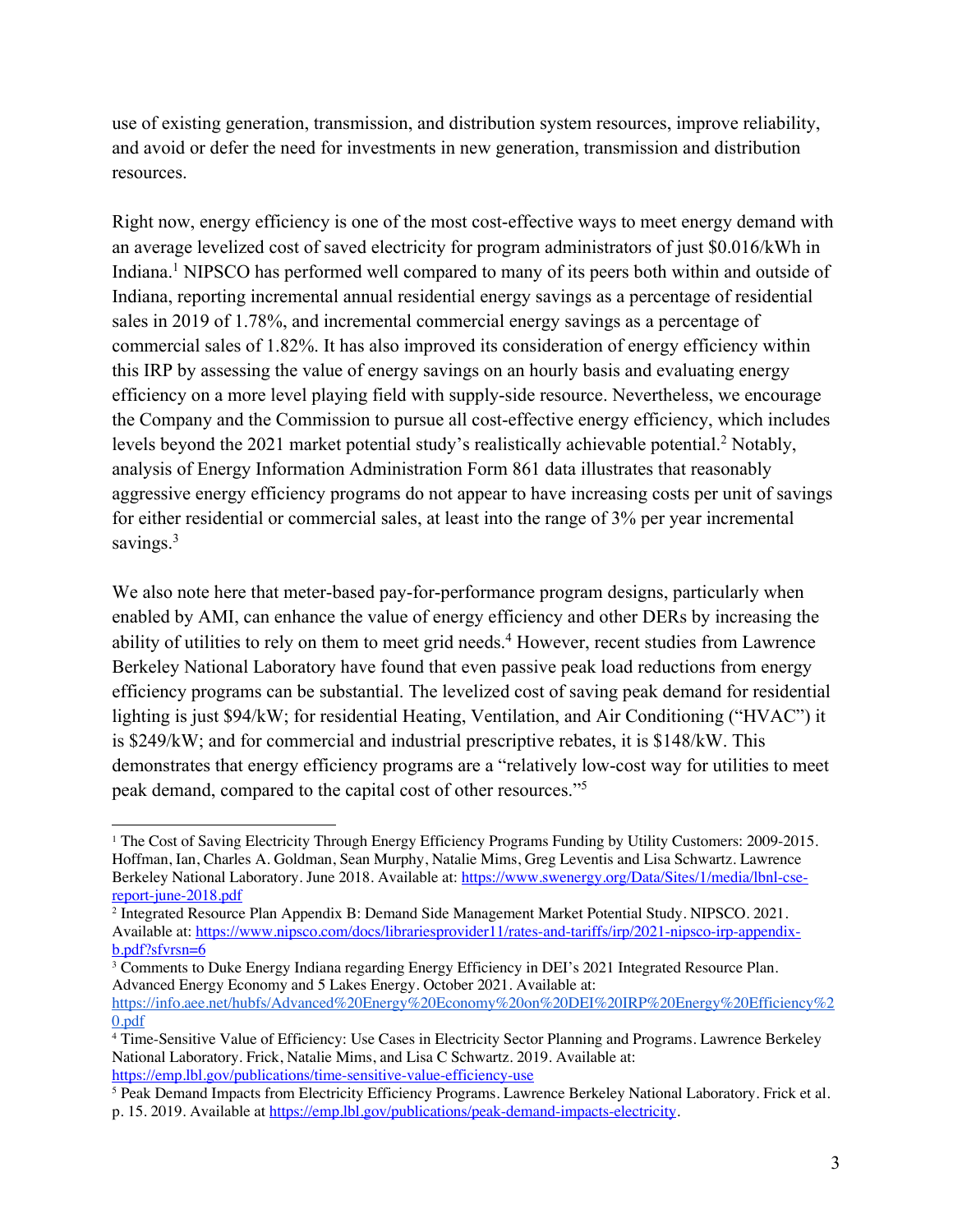NIPSCO's demand response capacity may be somewhat constrained by the significant industrial demand from Rate 831<sup>6</sup> customers who do not participate in utility demand management program; however, we appreciate the Company's effort to craft new demand response, residential smart thermostat, residential water heater, medium and large commercial and industrial load curtailment programs, and new residential and small commercial and industrial dynamic rates.

Programs that shave peak loads or shift demand to off-peak hours, including through timevarying rates, have proven to be a low-cost strategy to save electric ratepayers money. Indeed, Indiana AEE's February 2018 report showed that pursuing cost-effective peak demand reduction strategies along with energy storage would produce net benefits for Indiana electric ratepayers (total savings minus costs) ranging from \$448 million to \$2.3 billion over 10 years.7 One effective strategy to unlocking these benefits from the residential sector is to engage households at scale. For example, with the installation of AMI, and utilizing an opt-out program design, behavioral demand response can turn every residential household (including renters) into grid assets through behavioral nudges alone. Layering price signals on top of the behavioral nudges would have the effect of driving larger peak reductions and load shifting. Behavior-based solutions are delivering peak reduction and load shifting in some of the most constrained parts of the country,<sup>8</sup> and NIPSCO's AMI deployment enables it to be used as a resource in Indiana as well.

## **NIPSCO should delay its proposed 300 MW natural gas combustion turbine as long as possible and explore resource alternatives in front of and behind the meter.**

While we recognize that the energy transition introduces new uncertainties regarding future technologies, and that one intent of this IRP is to remain flexible and responsive to changing economic and policy conditions, we caution NIPSCO against the specific inclusion of new natural gas peaking resources in the near-term. Deploying alternatives to such peaking resources, in front of and behind the meter, would be in NIPSCO and its ratepayers' best interest because 1)

<sup>6</sup> Rate 831 is available to large industrial customers taking service at the transmission or subtransmission voltage level, located adjacent to electric facilities with capacity sufficient to meet the customer's needs, and with contracts for electric demand greater than 10,000 kW. More details can be found here:

https://www.nipsco.com/docs/librariesprovider11/rates-and-tariffs/electric-rates/2020-current-rates/table-ofcontents/831.pdf?sfvrsn=2

<sup>7</sup> Peak Demand Impacts from Electricity Efficiency Programs. Lawrence Berkeley National Laboratory. Frick et al. 2019. Available at https://emp.lbl.gov/publications/peak-demand-impacts-electricity.

<sup>8</sup> In 2019, CPS Energy expanded a pilot program that relied upon behavioral demand response, smart thermostats, and commercial and public customer engagement to 300,000 customers. They achieved 40 MW of additional demand response at peak periods. More information can be found here: https://www.prnewswire.com/newsreleases/cps-energy-recognized-as-thought-leader-for-public-engagement-301098990.html, and a thorough evaluation of earlier iterations of the program can be found here:

https://www.sanantonio.gov/Portals/0/Files/Sustainability/STEP/CPS-FY2020.pdf.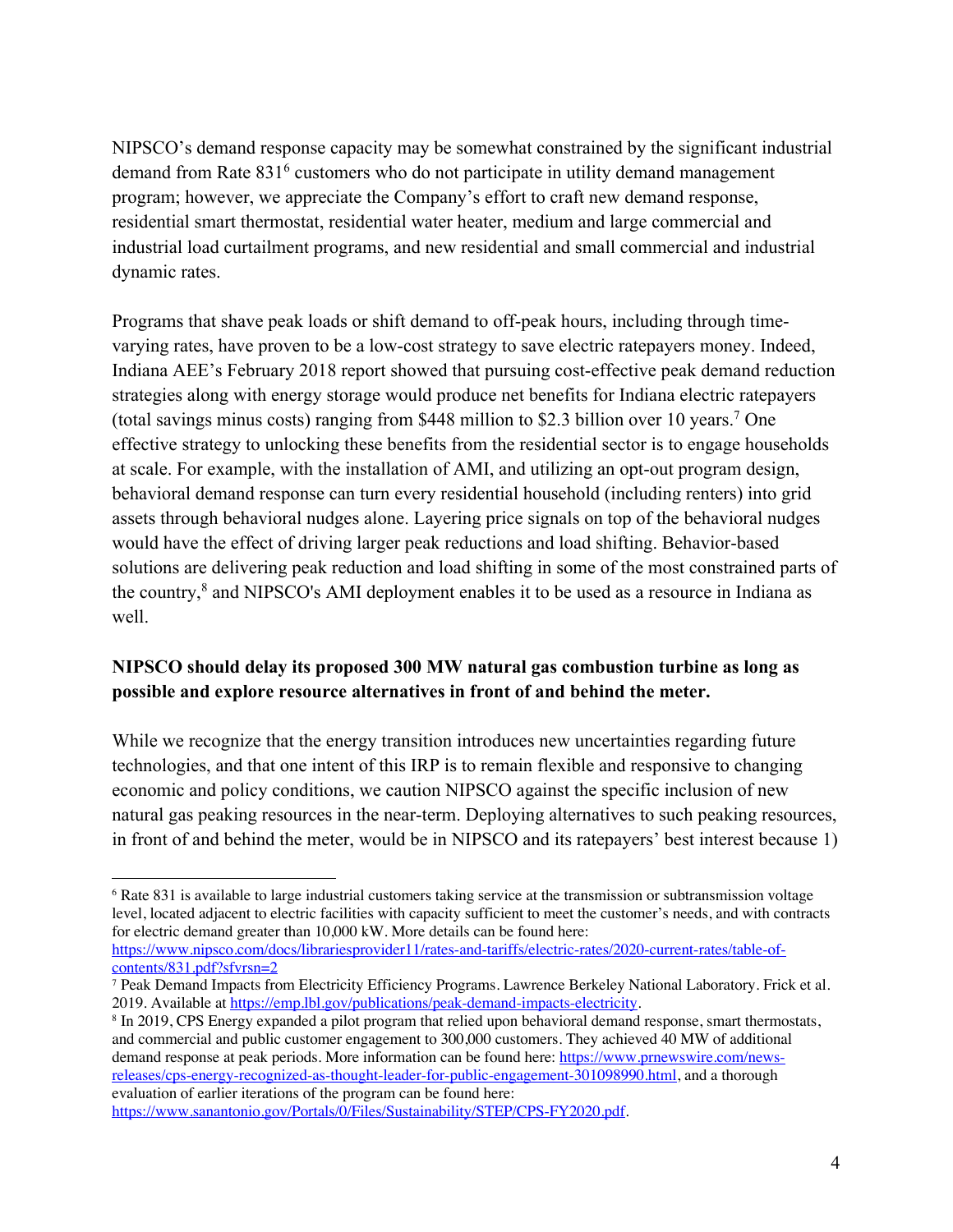there is a significant risk in adding 300 MW of capacity instead of investing in and gaining experience with cost-effective, reliable advanced energy resources, especially those that can be added incrementally or that may receive additional federal support in the near future; and 2) a newly built fossil resource adds significant fuel price and stranded asset risk, which can be avoided with a different set of resource addition and retirement strategies.

In support of our recommendation, we note that customer DER adoption will grow over time. NIPSCO's IRP modeling shows that by 2030, cumulative customer-owned solar installations could reach up to 200 MW, and customer-owned storage installations up to 20 MW with a cumulative energy impact approaching 250,000 MWh.<sup>9</sup> We believe this estimate is low, especially given growing customer interest in pairing at-home storage with rooftop solar systems, and given the proliferation of electric vehicles that will be able to serve as a battery resource. NIPSCO may have to adjust these predictions upward as it prepares the grid for impacts. DER participation via aggregation services in wholesale markets, including the Midcontinent Independent System Operator ("MISO"), will create new value streams for DERs that may further accelerate adoption.<sup>10</sup> Indiana AEE recommends that the utility begin preparing to engage with aggregation services in the near term, and viewing these services as a way to incrementally meet the Company's approximate need of 300 MW of capacity in a way that is also consistent with the Company's clean energy and net-zero emissions trajectory.

New research is demonstrating that customer actions and choices related to distributed energy resources, energy efficiency, vehicle and appliance electrification, and demand management can have a measurable aggregate impact on energy sector emissions.<sup>11</sup> And by promoting these clean and distributed technologies, NIPSCO may be able to avoid the need to add new generation capacity and gain experience managing a system with greater amount of distributed energy resources. It may also protect the utility and its customers against over-investment if the expected load never fully materializes.

Additionally, studies continue to show that advanced energy resources more broadly, including large-scale solar, wind, and energy storage, when used together and paired with utility programs and rates that encourage smart and managed electricity usage and demand flexibility, can replace most, if not all, of the fossil fuel generation currently serving electric customers.<sup>12</sup> A newly

<sup>9</sup> 2021 Integrated Resource Plan. Northern Indiana Public Service Company LLC, p. 51. November 2021. Available at :https://www.nipsco.com/docs/librariesprovider11/rates-and-tariffs/irp/2021-nipsco-integrated-resourceplan.pdf?sfvrsn=6

<sup>&</sup>lt;sup>10</sup> As required by FERC Order 2222 (2020).

<sup>&</sup>lt;sup>11</sup> The Customer Action Pathway to National Decarbonization. Sanem Sergici, Ryan Hledik, Michael Hagerty, Ahmad Faruqui, and Kate Peters. Brattle. September 2021. Available at:

https://www.oracle.com/a/ocom/docs/industries/utilities/customer-action-pathway-report.pdf <sup>12</sup> *2035: The Report*. Goldman School of Public Policy at the University of California Berkeley. June 2020. Available at: http://www.2035report.com/wp-content/uploads/2020/06/2035-Report.pdf?hsCtaTracking=8a85e9ea-4ed3-4ec0-b4c6-906934306ddb%7Cc68c2ac2-1db0-4d1c-82a1-65ef4daaf6c1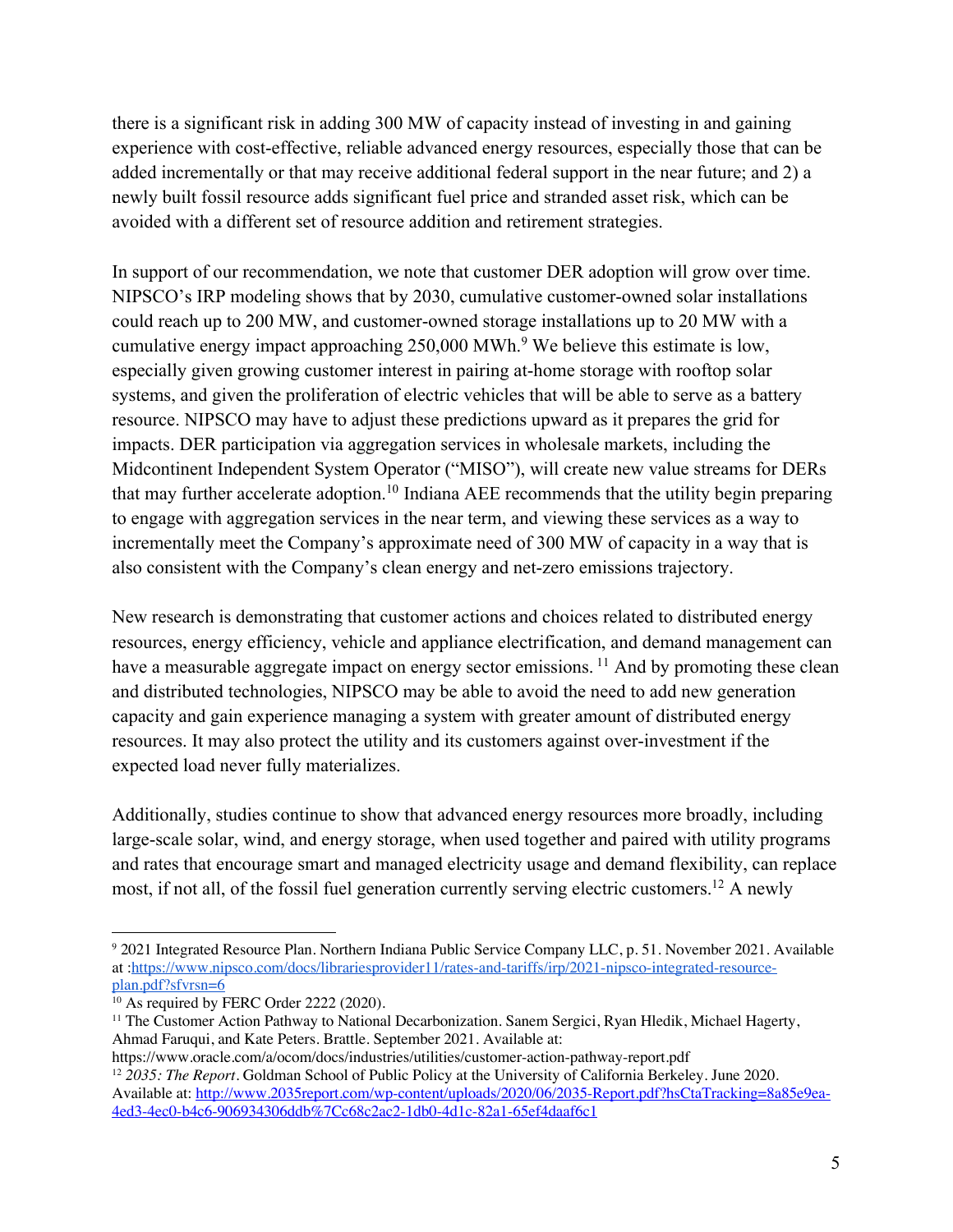published report from the National Renewable Energy Laboratory found that high storage penetration scenarios, often accompanied by high variable generation, "successfully operate with no unserved energy and low reserve violations, showing no concerns about hourly load balancing through the end of 2050."13 It also finds:

On an annual basis, storage effectively provides time-shifting and peak-load reduction services in all configurations and grid mixes. Although storage has a low annual capacity factor, which is inherently limited by its need to charge, it has a very high utilization (in many cases over 75%) during the top 10 net load hours across scenarios and years–when the system needs capacity and energy the most–indicating a strong contribution to the system's resource adequacy.<sup>14</sup>

Utilities around the country are finding that energy storage resources are increasingly competitive (including when paired with solar and wind resources), flexible to operate, and prudent to invest in. For example, in early 2019, Arizona Public Service announced that it would procure 850 MW of battery storage to meet peak demand and replace natural gas peaking capacity.15

Importantly, these resources may also receive additional federal support in the near future; the Infrastructure Investment and Jobs Act (2021) includes funding for energy storage projects that enhance grid resilience and demonstrations of long-duration storage technologies and "secondlife applications" of electric vehicle batteries. And while congressional negotiations around "Build Back Better," or a climate-focused budget reconciliation bill, are ongoing, previous versions of the legislation have included provisions for an energy storage tax credit, which may also be fully refundable or eligible for direct pay.

We also note that new gas plants carry both fuel and stranded asset risks. Just recently, global natural gas prices have spiked as demand rises disproportionately to supply, and some believe that these prices mark a longer-term upward trend.<sup>16</sup> A new gas plant that is intended to operate for decades means that customer bills will continue to be exposed to these market trends. At the same time, the new plant is at risk of becoming operationally stranded as it becomes cheaper to build and operate new advanced energy resources that can serve the same need. A new report

<sup>&</sup>lt;sup>13</sup> Storage Futures Study: Grid Operational Impacts of Widespread Storage Deployment, p. viii. A. Jennie Jorgenson, Will Frazier, Paul Denholm, and Nate Blair. National Renewable Energy Laboratory. January 2022. Available at: https://www.nrel.gov/docs/fy22osti/80688.pdf

<sup>14</sup> *Id.*

<sup>15</sup> APS to install 850 MW of storage, 100 MW of solar in major clean energy buy. Gavin Bade. Utility Dive, February 2019. Available at: https://www.utilitydive.com/news/aps-to-install-850-mw-of-storage-100-mw-of-solarin-major-clean-energy-buy/548886/

<sup>16</sup> The Era of Cheap Natural Gas Ends as Prices Surge by 1,000%. Anna Shiryaevskaya, Stephen Stapczynski, and Ann Koh. Bloomberg, August 2021. Available at: https://www.bloomberg.com/news/articles/2021-08-06/the-era-ofcheap-natural-gas-ends-as-prices-surge-by-1-000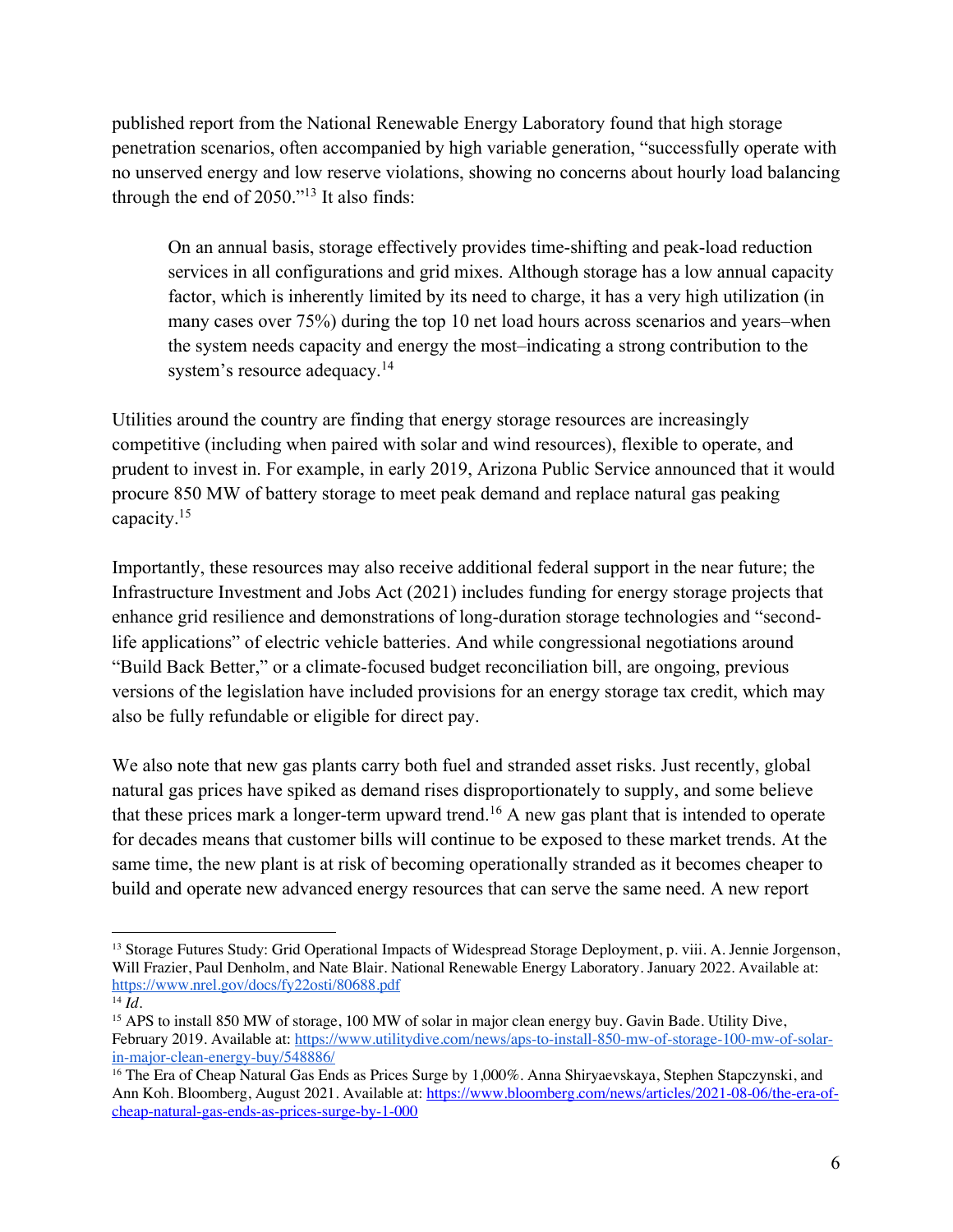from RMI<sup>17</sup> found that if renewable energy costs continue to decline at their current pace, a portfolio of clean energy resources would outcompete 80% of currently proposed combustion turbines by their in-service date. Even without clean energy resource costs declines, if you incorporate the value of securing firm gas supply, clean energy portfolios become competitive with 92% of combustion turbines. Higher gas prices make clean energy portfolios competitive with nearly 90% of proposed gas plants. Already, over half of the proposed gas combustion turbine plants expected to enter into service in 2018, 2019 and 2020 have been canceled because of shifting economics and increasing support for clean energy.18

And finally, while green hydrogen will likely have a role in any clean energy future, gas turbine conversion to green hydrogen (included in Preferred Pathway I) is speculative at this time, and there is still a heightened risk of asset stranding if the technology either does not materialize or materializes at a cost that is not competitive with alternatives.

Given the foregoing, Indiana AEE urges NIPSCO to consider other resource options, especially those that could meet the same capacity needs incrementally, and/or consider delaying a decision to procure this natural gas capacity. The longer it is able to do so, the more attractive the alternative options, which will be better for Hoosiers over the next several decades, will become.

## **AEE supports further study of strategically sited DER opportunities to defer substation and other distribution system investments, and encourages NIPSCO to consider both utility and non-utility ownership models and technology services.**

The distribution grid is the backbone of a reliable electricity system and plays a critical role in integrating new distributed technologies. In order to continue to provide reliable and costeffective electric service while leveraging developments in technology and customer preferences, utility planning will need to be more nimble, transparent, and integrated with other planning processes. To that end, we appreciate that NIPSCO has included elements of distribution system planning within this IRP and is exploring non-wires alternatives ("NWAs") to defer distribution system upgrades. In its IRP, NIPSCO proposes approximately 10 MW of utility-owned DERs with the largest distribution cost deferrals. We recommend expanding this initiative to include different ownership models to allow the Company to gain experience working with DER aggregators and other providers that are already capable of providing grid services.

Competitive NWA needs-based solicitations that include third-party ownership and servicebased solutions can maximize customer value and can be streamlined to provide a more expedited sourcing process to meet targeted grid needs. This method allows the utilities to find

<sup>&</sup>lt;sup>17</sup> Headwinds for US Natural Gas Power: 2021 Update on the Growing Market for Clean Energy Portfolios. Lauren Shwisberg, Alex Engel, Caitlin Odom, and Mark Dyson, RMI, December 2021. Available at: https://rmi.org/insight/clean-energy-portfolios-pipelines-and-plants/. 18 *Id.*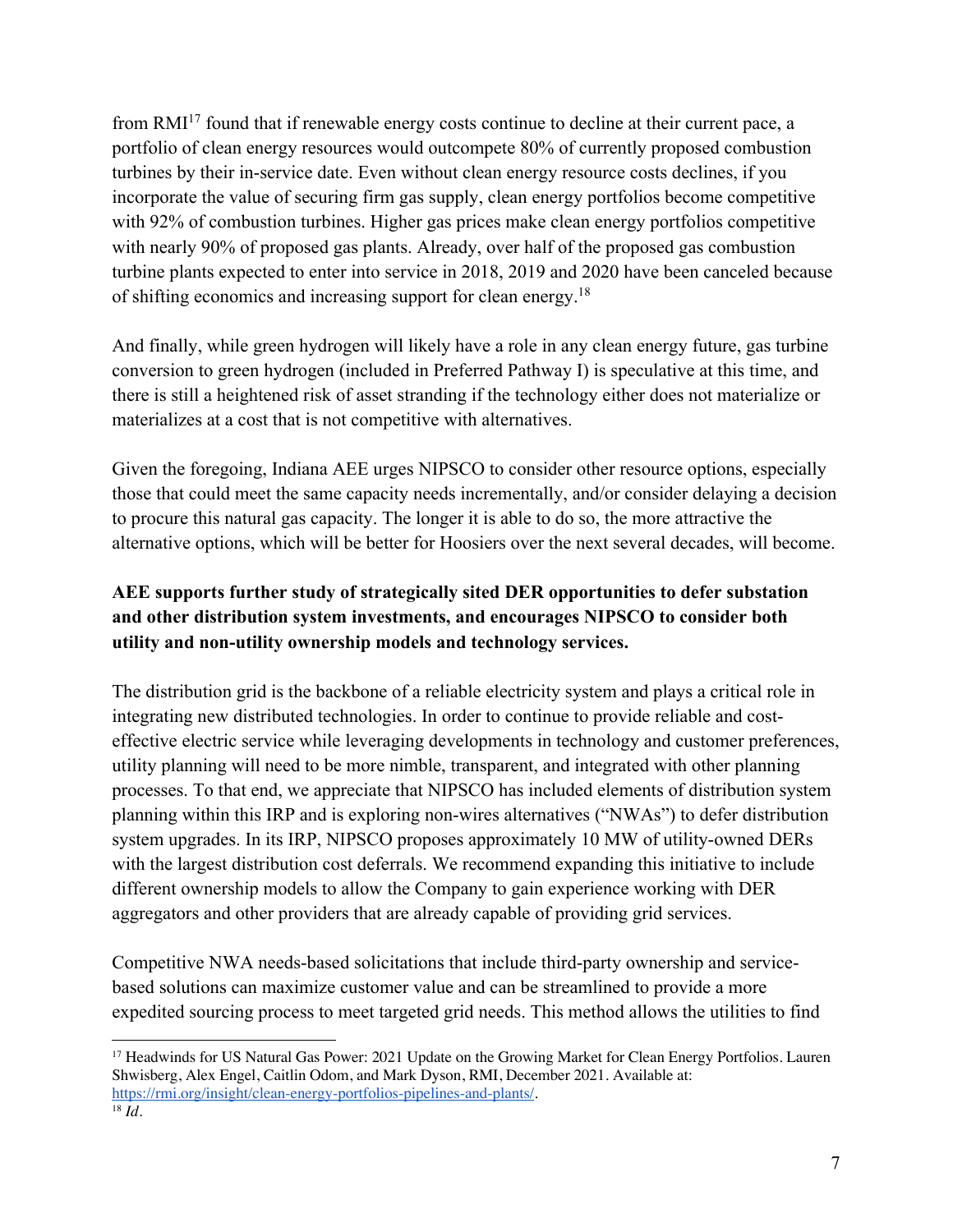the least-cost, best-fit DER or service solutions based on market response, and to ensure that the benefits of competition accrue to all customers. Such needs-based solicitations would not presuppose the exact technology solution, but instead leverage the competitive energy industry to come forward with solutions based on needs identified by the utility via the distribution system planning process and the implementation of those plans. Utilities should be encouraged to procure one or more solutions to meet the need provided that the NWA solutions would yield greater net benefits than a comparable wired solution. For example, a specified need could be met using multiple contracts with DER providers and aggregators – some of which may be providing load reduction via targeted energy efficiency deployment while others may be aggregating distributed storage and distributed generation. Any NWA framework should also include appropriate compensation mechanisms that incorporate localized incentives targeted at areas of the grid where DER can provide the most value.<sup>19</sup> And finally, solicitations should include specific performance requirements to ensure the non-wires solution reliably meets system needs.

In the case of certain grid needs for which a NWA solicitation may not be appropriate, NIPSCO can pursue pilot programs that align with the overarching goals of NWA investments. These newer approaches to small grid challenges should evolve via an iterative "test, learn, and adapt approach" over a sufficient period to ensure that DER services can similarly solve reliability issues in a cost-effective manner that minimizes adverse impact to customers. All industry participants, stakeholders, and local jurisdiction authorities can learn from those efforts, and learning from other jurisdictions should also help accelerate this process.

## **Conclusion**

Indiana AEE believes that on the whole, NIPSCO's IRP and preferred portfolio offers a flexible, well-considered pathway forward, in addition to being cost-effective and reliable. By recognizing the potential of advanced energy technologies in the short-term, NIPSCO is doing well by its customers.

Nevertheless, over the past three years, economic and technological conditions have changed dramatically. Three years from now, IRP modeling results will likely look different again as advanced energy resources continue to evolve and state and federal laws and regulations change.

<sup>&</sup>lt;sup>19</sup> To evaluate DERs on a level playing field with traditional resources and infrastructure investments, a regulatory structure should be developed to properly value and source services from DERs. We recommend consulting the National Standard Practice Manual for Benefit-Cost Analysis of Distributed Energy Resources, which provides a comprehensive framework to help policymakers design cost-effectiveness tests that fully consider the costs and benefits of various DERs. Rate designs for DERs, and utility programs for compensating DERs for the services they provide are also being used and refined in various jurisdictions, and should also be considered in conjunction with comprehensive benefit-cost analysis ("BCA") and distributed resource planning. *See The National Standard Practice Manual for Benefit-Cost Analysis of Distributed Energy Resources. National Energy Screening Project. August 2020. Available at: https://www.nationalenergyscreeningproject.org/wp- content/uploads/2020/08/NSPM-DERs\_08-24-2020.pdf*